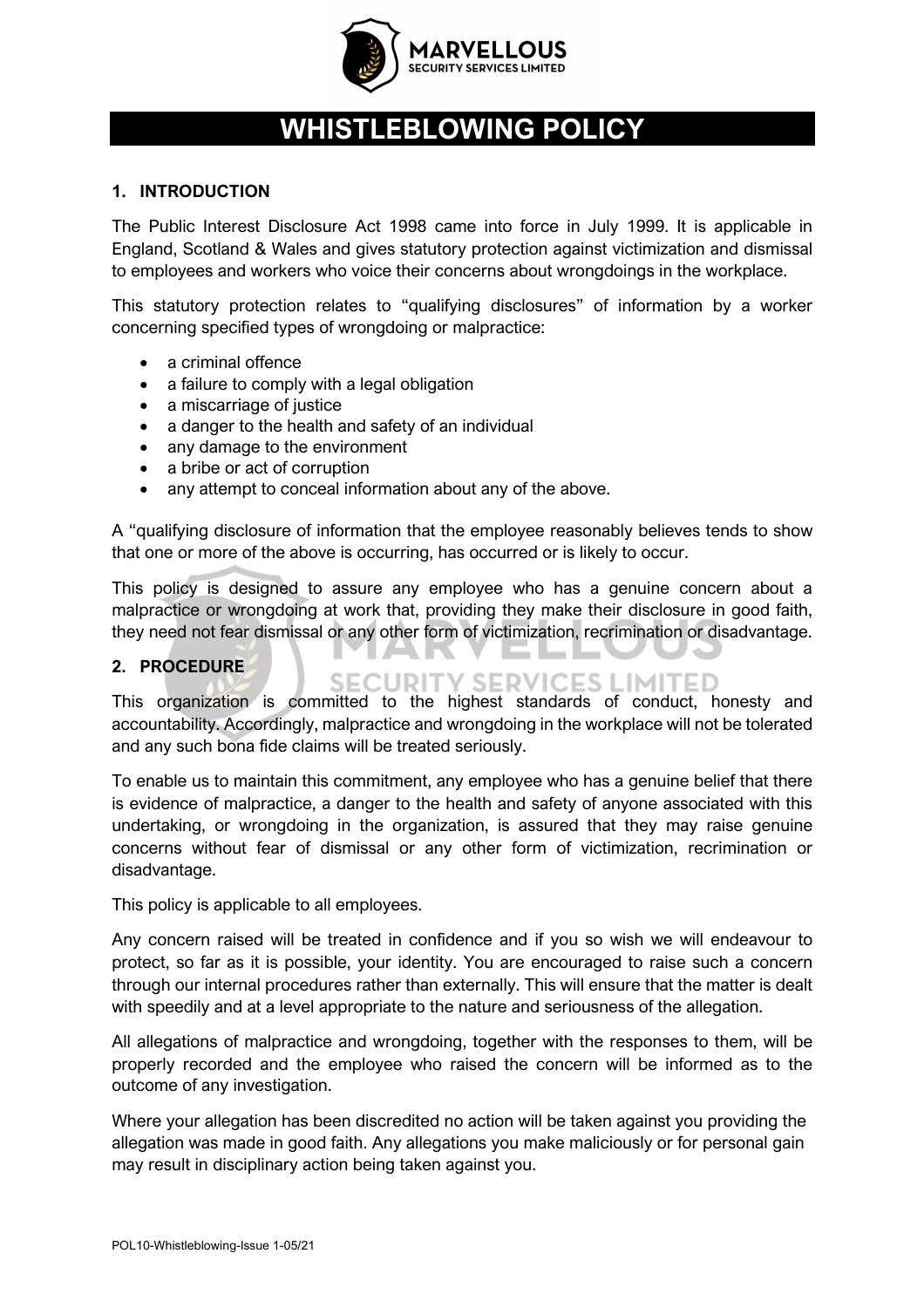

This procedure for raising a "whistle blowing" concern internally is separate from our Grievance Procedure which exists to allow an employee to raise an internal query, grievance, complaint or problem which specifically relates to them as an individual, or to them as a group of colleagues.

A disclosure may be made verbally or in writing and should include as much factual information relating to the concern as possible, e.g. background information, relevant dates and a statement of who is believed to be involved.

### **3. INTERNAL PROCEDURE FOR MAKING A DISCLOSURE**

You should normally first raise your concern with your Line Manager stating clearly, verbally or in writing, that you are lodging an official disclosure under the Company "Whistle Blowing" Procedure.

That any such disclosure has been made must immediately be communicated to a Director.

You will be written to, acknowledging receipt of your concern and a Directors decision as to whether or not the matter will proceed any further.

Your concern will only be actioned if it is concluded that the grounds for raising your concerns are reasonable and your disclosure is made in good faith.

Assuming that it is concluded that the disclosure is made in good faith, and there are sufficient grounds or apprehensions for the matter to be taken further, a Director will immediately appoint an individual to be responsible for investigating the disclosure. The Director will then decide on the appropriate course of action to be followed. IES LIMITED

Assuming that further investigations are undertaken you will be given an indication of the date by which the Company expects to conclude its investigation.

You will then be advised of the findings, subject to any legal constraints. You will not be advised of the detail of any disciplinary steps that the Company sees fit to invoke against any employee as a result of its findings as such matters are necessarily confidential.

Any employee lodging a disclosure under this procedure may be accompanied at any associated investigative meetings by a colleague of their choosing, subject to it being accepted by all parties that the components of any internal investigative meeting must be regarded and treated as being strictly confidential.

Exceptionally, you may wish to raise the matter externally. If you choose to make a disclosure to a "prescribed person", e.g. the Health & Safety Executive or the police, you should ensure that you:

- make the disclosure in good faith;
- reasonably believe that your concern falls within the description of the issues which the "prescribed person" is authorised to investigate; and
- believe that the information disclosed, and any allegation contained within it, are substantially true.